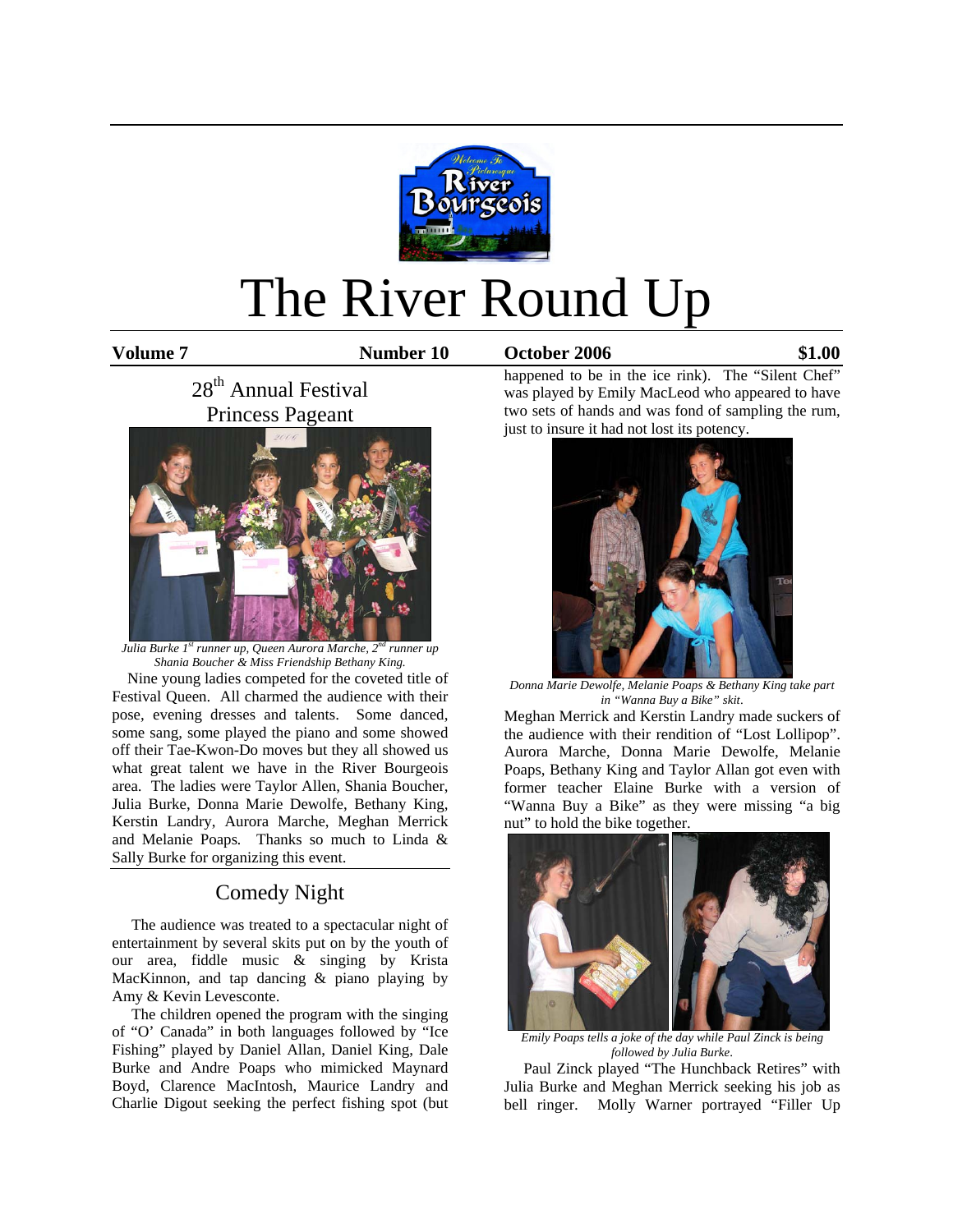Please" gas attendant while Melanie Poaps played the impatient husband of the hard of hearing and snooty wife played by Donna Marie DeWolfe. The youth also told "Jokes of the Day and danced to the song YMCA". Father MacDow entertained us with a joke and sang "Sarah will you come out tonight". Thanks to Ida Poaps and Rose Merick for organizing the evening.

### Variety Concert

 Thanks to Ed Pottie once again for organizing yet another evening of Class "A" entertainment. Eddie also prepared the music for the pageant and the Comedy Night. Great job Eddie!

#### Potluck Supper

 Thanks to Cynthia Pottie for her excellent skills in ensuring one of our finest and well attended suppers. We are grateful to all of the people of RB who prepared and donated food for its success.

#### Lob Ball Tournament

 Twenty-four teams participated this year under sunny skies. Winners were: Family Division-RB Junior Schooners who received the Clarissa Bona Memorial Trophy. The Men's Division 1st place went to the boys of the Port Hawkesbury Loose Ends while the Glace Bay Isotopes took  $2<sup>nd</sup>$  place. MVP of the tournament was Don Marchand of the Loose Ends and the most gentlemanly award went to Gerry Gay of the Isotopes. Once again thanks to Brian Bona and Darren Stone for organizing.

# Heritage Walk

 This year the walk began at Boyd's Lane to Thibeauville Road. Booklets were available with the history of each home along the route. Thanks to Sylvia Pottie, Therese Pottie, George & Sharon Digout for compiling all of the booklet information and thanks to Heidi Stone & Sally Burke for the formatting and printing.

#### Adult Dance

 Organized by Pamela & Gerard Sampson. Its patrons danced to the music of KLM Entertainment and fun was had by all in attendance.

#### Canteen

 Thanks to Diane Breau who along with her teams of workers flipped burgers and hotdogs for two long

days under sunny skies. Great chilli but cook wishes to remain anonymous.

#### Children's Day



*Leanne Boudreau enjoying the slide on Children's Day.*

 Kultzy's Bouncing Fun supplied the entertainment and the children bounced, jumped & boxed their way to a fun filled afternoon. Thanks to Rose Merrick and the Youth Development Group of making it all happen.



*Meghan Merrick holding up her boxing gloves is looking for a challenger.*

#### Beer Gardens

Michael & Valerie Fougere served many spirits during all of the Lob Ball games. Thanks!

# Festival Financial Report

| Event                     | Revenue      | Expense    |
|---------------------------|--------------|------------|
| Merchandise Bingo         | \$1,182.00   | \$376.42   |
| <b>Opening Night</b>      | 194.00<br>S  |            |
| Princess Pageant          | 113.05<br>\$ | \$101.06   |
| Lob Ball                  | \$5,150.00   | \$3,553.00 |
| Men's Breakfast           | \$1,311.00   | \$476.77   |
| <b>Adult Dance Door</b>   | \$390.00     | \$350.00   |
| <b>Adult Dance Bar</b>    | \$1,000.25   | \$194.92   |
| Beer Garden               | 730.20<br>\$ | \$273.33   |
| <b>Ball field Canteen</b> | \$1,679.10   | \$682.90   |
| Potluck Supper            | \$1,935.10   | \$58.88    |
| Variety Concert           | 652.00       |            |
| Half & Half Tickets       | 900.00       | \$450.00   |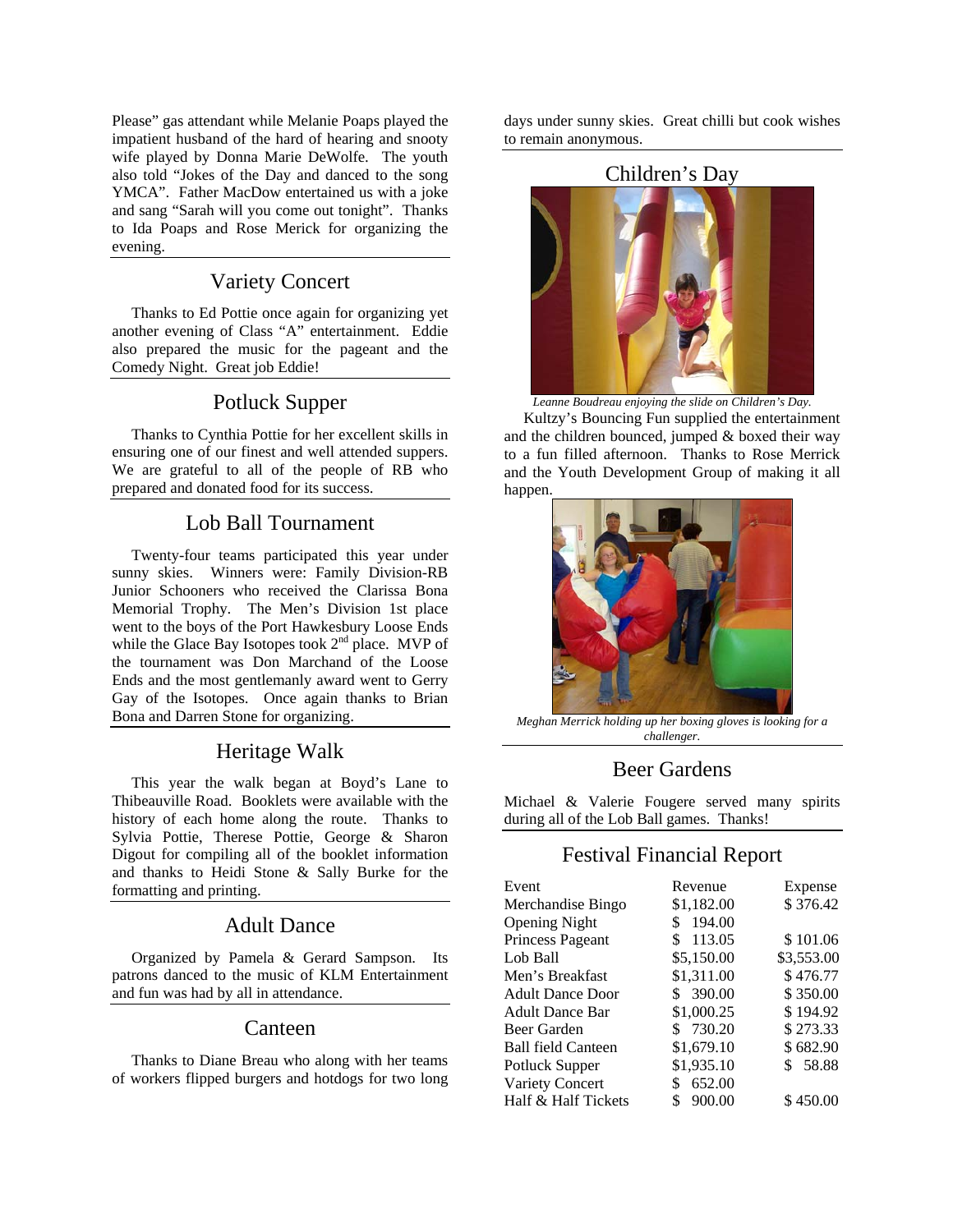| <b>Net Profit</b>           | \$10,345.26 |            |
|-----------------------------|-------------|------------|
| <b>Totals</b>               | \$18,348.20 | \$8,002.94 |
| <b>Grant ECBC</b>           | \$1,000.00  |            |
| Licenses                    |             | \$150.00   |
| (Fliers, Potty Rentals etc) |             | \$857.36   |
| Miscellaneous:              |             |            |
| (T-Shirts-Heritage Walk)    |             |            |
| <b>Festival Merchandise</b> | \$1,416.00  | \$478.80   |
| Prize Draws                 | 695.00      |            |

 Thanks to everyone who participated in the success of our festival. These funds will go a long way in the maintenance of our community hall and funeral home during the next year. Sharon Chilvers, Festival Chairperson.

Heading to school for the first time



*Brett, Brenna, Liam & Emily during their first week of school.*  Brett Dakai (Kevin & Jody), Brenna Cunningham (Tim & Valerie), Liam Carter (Leon & Tanya), and Emily Carter (Cory & Amanda) headed to school to start grade primary. Watch for their graduation

#### Graduates

photos in 2019.



 Joseph Doary graduated in June from Carleton University in Ottawa with a Bachelor's Degree in Film Studies. In June he also graduated from Seneca College in Toronto with an honours Diploma in Creative Advertising. Joseph is currently employed by Scotia Bank at the National Collections Center in Toronto. We are proud of you Joseph! With much love-Mom, Dad, Amy & Patrick.

Anne Louise Touesnard-Photo Lady



 Anne Louise is famous for her thousands of photos she has accumulated over the last five years and her ability to repair old pictures & recreate the history of River Bourgeois in the form of faces & names.

 Anne was born in Arichat to Tom & Delta (Robertson) Babin. Her parents owned "The American House" a famous hotel in Arichat. At age two her dad passed away and Anne & her family moved to RB where her mom's roots were. Mom is now 95 years old and has recently moved into the new villa, knitting basket and all. Anne fell in love with Clifford Touesnard of Grand Gully and they were married on June  $7<sup>th</sup>$ , 1969. They had three children, Martina in St. Peters, Corey in Alberta and Glen in RB and two grandchildren Nico & Samantha.

 Clifford, a very talented cabinetmaker, and Anne, who loved graphic design, together opened Tousenard Kitchen Cabinets in the mid-eighties. At its peak it had as many as twelve employees. In 1995 with Anne's crippling arthritis they chose to shut the presses down. Clifford, however, continues to do cabinet making.

 In 2000 Anne began her amateur photography hobby with a small camera. Her passion grew quickly and the family got together & bought her a very good camera complete with zoom lens. Some of her photos have been shown on CTV on several occasions. Two years later son Corey, a computer technician, built her a computer designed to accommodate the programs and storage needed for the many photos that were accumulating. She can now scan old photos, old & new negatives, 16ml slides and remove any lines & cracks from them and bring them back to life. She also can put family photos on a disc to music for special occasions. Anne is preserving our heritage with these pictures and her dream is that someday there will be a historic society to display them. She has accumulated more than forty thousand pictures thanks to the people of RB and receives many calls from people wishing to get a copy of their relative's photos. Anne wished to remind everyone to please put names on the back of